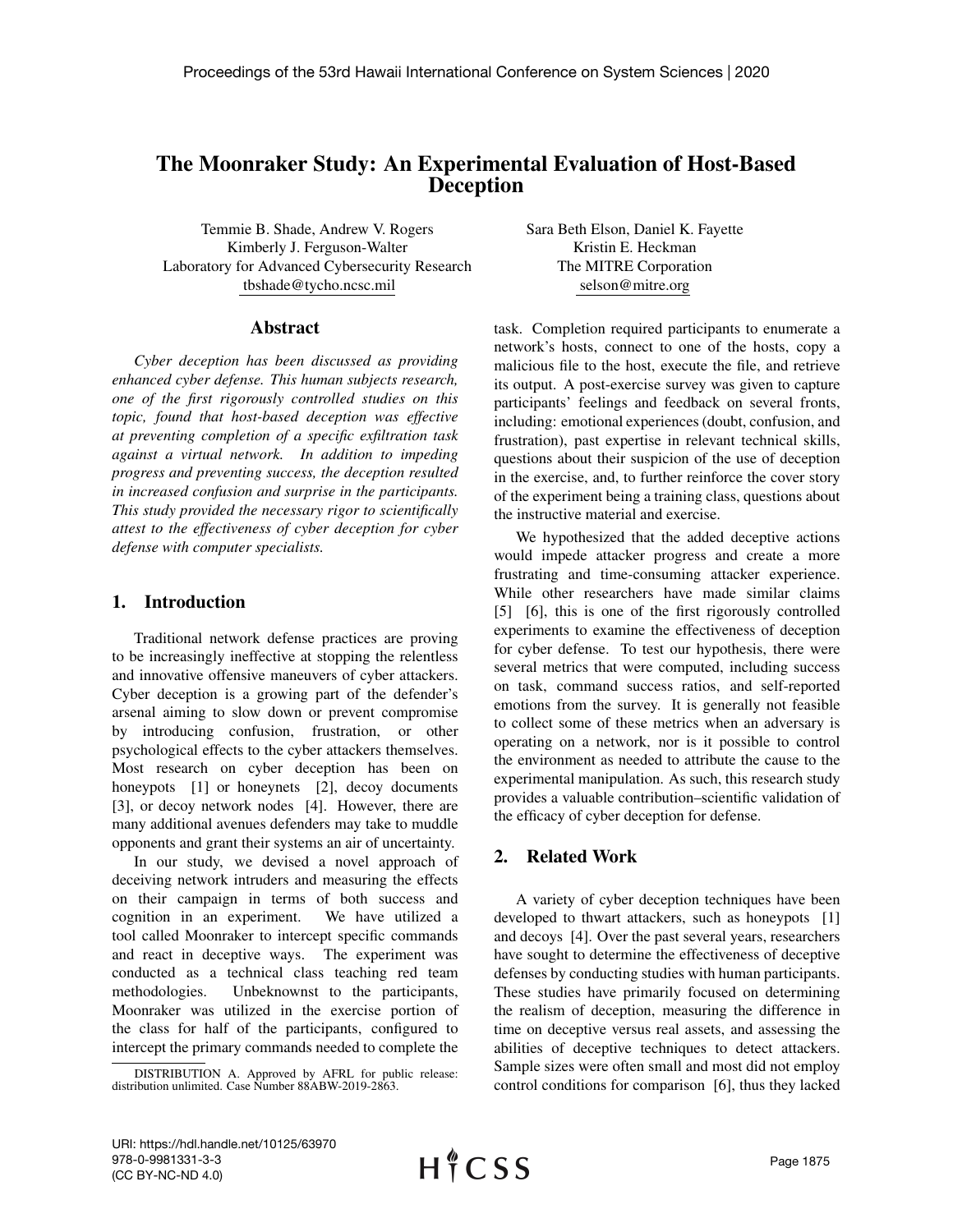the necessary rigor to determine causative effects of the deception.

Other studies have entailed examining deception theoretically using game theory without human participants. These studies took a game theoretic approach, which provided a quantitative framework for reasoning about decisions given in scenarios where the players are either unaware or uncertain about the intent of opposing players [7].

One game theory study presented a new framework for autonomous cyber deception games in which each of the game's agents had their own perception of the game being played and the moves being taken [7]. In this framework, an agent may manipulate other players' perceived payoffs to convince them to take sub-optimal actions. The primary contribution of this work was a model of defensive cyber deception in which defender agents control attacker agents' perceptions of the cyber environment. The ultimate goal consisted of informing future cyber defense systems, enabling more sophisticated responses to attackers' behaviors, and improving defensive posture.

Another way to thwart attackers consists of exploiting their tendency to trust computer systems to tell them the truth [8]. Rowe provided a theory for defensive deception planning designed to encourage attackers to leave by convincing them that their plans could not succeed. Their theory included elements related to when and how to deceive attackers as well as how to monitor the attacker's acceptance of the deception. He closed the article by stating the need to test against human attackers. In a separate line of work, Rowe and colleagues conducted experiments with human participants to determine how much distortion they could detect in text [9]. They found that participants could detect text manipulations to a significant degree, but not perfectly. They concluded that randomly modified sentences can be detected despite a lack of familiarity with the subject matter, even though people found it difficult, in general, to detect deception. However, in a second experiment, participants could not detect fake directories. In this case, the context was sufficiently lacking, and context is a key resource in detecting deception. Along similar lines, Karuna et al. [10] presented a new framework which created false documents that were intentionally difficult to understand. They had participants answer comprehension questions after reading the documents and found statistically significant effects of the technique. Shu and Yan [11] asserted that one of the essential elements of deception is ensuring an internally consistent environment. They developed a technique to create an FTP file system free of inconsistency and asked students to determine whether or not the environment they were attacking was deceptive. The results revealed that the students underestimated the presence of deception.

Jafarian and colleagues [12] explored additional ways of interfering with attackers' abilities to conduct reconnaissance by designing a multi-dimensional deceptive technique to interfere with it. They demonstrated the effectiveness of this process by significantly increasing the workload for six expert participants. The Air Force Institute of Technology demonstrated the usefulness of manipulating system traffic to deceive an attacker's operating system (OS) fingerprinting as part of their network scanning efforts [13]. Since determination of the OS drives so much of the strategy in formulating attack vectors, Murphy found misleading network profilers to be a strong tactic, albeit one that could use some strengthening in the form of more developed tools and experienced configuration.

Lastly, in a set of experiments, Ferguson-Walter and colleagues [14] demonstrated that deceptive techniques, such as decoy systems, can increase attacker uncertainty regarding what is real and what is not when assessing a network. Their findings also showed that decoy systems distracted attackers from real assets and content, as well as slowed attacker behavior and disrupted their progress. Following up on these findings, Ferguson-Walter and colleagues [4] conducted a larger-scale study including over 130 red teamers to understand how defensive deception, both cyber and psychological, affects cyber attackers. To date, this (Tularosa study) is the largest study utilizing a professional red team population. The red teamers took part in a network penetration task over two days in which the researchers controlled both the presence of and explicit mention of deceptive defensive techniques. In addition to collecting extensive cyber data, the study collected psychological and physiological data to assess attackers' reactions to the exercise. While there are similarities, the Moonraker study was designed to determine the effectiveness of deceptive responses to attacker commands, thus concentrating on host-based deception; while the Tularosa study focused on network deception. In addition, thie Moonraker study examined the feasibility of using computer specialists rather than red teamers as participants for such experiments.

# 3. Design

# 3.1. Conditions

We examined the effectiveness of cyber deception at degrading network attacks and affecting attackers'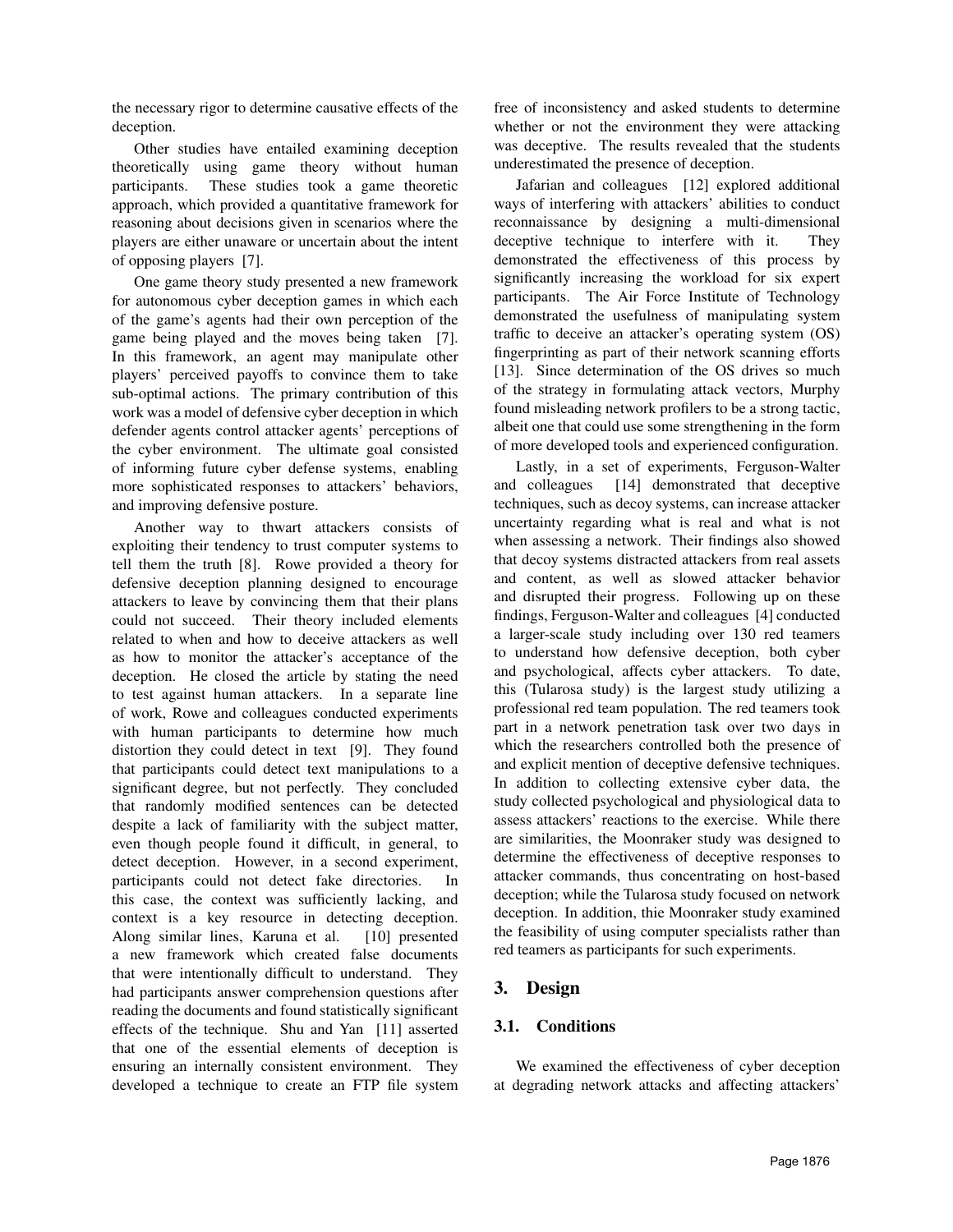cognitive processes. The experiment varied the conditions of a hands-on cyber attack task. Participants were randomly assigned to one of two conditions in a between-subjects design: the Deception condition, in which unwitting participants encountered deceptive responses to commands, or the Control condition, in which they encountered no deceptive responses.

Participants worked individually to attack a virtual network and were instructed to operate with the mindset of a red teamer. Due to the use of generic computer specialists rather than professional red teamers, training was provided to introduce or review commands that would be needed in the task and help them adopt an adversarial mindset. The task-specific techniques were intermixed with common techniques not specifically needed for completion of the task. In order to introduce the prerequisite training, participants were told that they were evaluating the contents of a training video designed to teach cyber red teaming skills. To help gauge the effectiveness of the training, a hands-on network attack exercise using the skills learned followed the video. This cover story was used during the participant recruitment process and supported throughout the course of the seven-month, ten session study.

#### 3.2. Cyber Range

For the hands-on exercise, each participant was presented with an identical view of the environment. The network was designed to be a small cluster of workstations running simulated SCADA software. The network setup (including hostnames, IP addresses, and MAC addresses) was identical in all environments, though between the Control and Deception conditions the machines behind some network nodes had key differences. The deceptive responses were provided by a capability called Moonraker, a product of the Air Force Research Laboratory's Firestarter Program, which was adapted for use in this study.

In the Control condition there were five Windows workstations and a single Linux system. The Linux system was used to isolate traffic within the environment from the rest of the network by only allowing specific connections into and out of the environment. Outbound connections were limited to the command and control channel required for the Moonraker client to receive commands from and provide logs to the Moonraker server. Inbound connections were limited to Remote Desktop Protocol (RDP) from the corporate network to an individual system which acted as the foothold into the experiment network. Of the five Windows systems, one was set up to be the participant's initial RDP system (the environment acting as the first foothold on the network they're attacking) and four were other remote systems on the network.

For the Deception condition, only three Windows workstations and a single Linux machine were present. The Linux system and participants' foothold environments were configured the same in both conditions. Moonraker intercepted calls to certain commands that revealed available hosts on the network and added on two decoys to the results. It additionally intercepted specific commands destined to these decoys and returned results as if they were valid machines on the network. Moonraker further manipulated the input to and results of certain commands targeted to the true remote Windows machines to provide additional deception for the experiment. In the remainder of this paper, these machines are referred to as responsive hosts to differentiate them from both the decoys and the real hosts from the Control condition. Usernames and passwords for all Windows systems were provided to participants. The username was the same on all systems; however the password was different between the initial RDP system (their first foothold environment) and the other Windows systems on the network. This was done in order to prevent Windows from using the local credentials when issuing commands requiring authentication. In this way, participants were required to include passwords for such authenticated commands, emulating normal attacker experiences during their campaigns.

Since the systems in use were basic Microsoft Windows installations and not actual SCADA systems, we designed a set of services to be the target of attacks. A pair of services was installed on each of the real workstations hosts that were not the initial RDP system. Since the services were not installed on the starting system, participants were required to move laterally to a second system to be successful in their attack. These services did not perform any additional function.

Each environment was prevented from accessing the internet or other corporate resources in order to reduce potential confounding variables. This also prevented the use of external tools to bypass the deception techniques of Moonraker. Participants were required to use built-in Windows command-line-only tools that were found in a default installation. Two exceptions to this rule existed: participants were instructed not to use PowerShell, and both *xcopy* and *move* were administratively disabled to prevent participants from using tools for which Moonraker manipulations were unavailable.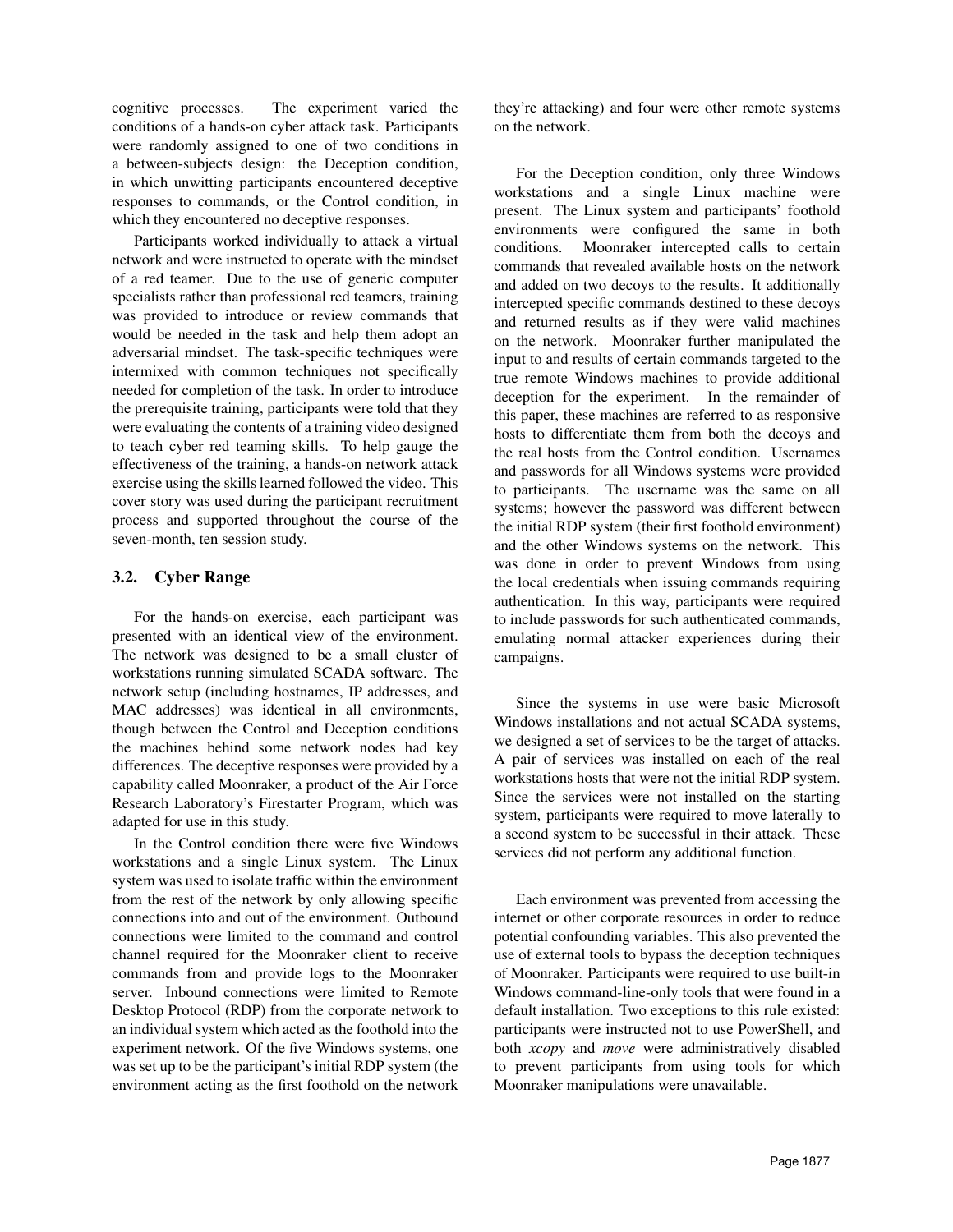#### 3.3. Moonraker

Moonraker provided a framework for monitoring and actively manipulating memory and processes. It can be customized to remotely hook and intercept system application programming interface and internal function calls, providing the ability to inject code, observe, and gain control of memory and processes running on a system. Moonraker was used in this study to manipulate behavior of participants' commands to implement deceptive responses. For this study, Moonraker was adapted to remotely intercept a specific set of commands that participants were most likely to use to execute six specific tactics, techniques, and procedures (TTPs) listed in the ATT&CK $^{TM}$ framework [15] to successfully execute their objective. For all commands, the Control condition responded normally. Each TTP is outlined below, followed by an explanation of the response in the Deceptive condition. There are two types of hosts in the Deception condition: decoys and responsive hosts. Decoy hosts are false hosts that, when selected by participants, do not allow progress beyond TTP2. Responsive hosts are responsive to all TTPs, but the commands are intercepted by Moonraker and a deceptive response is given for certain predefined commands.

TTP1: Local network enumeration via the *net view* command. In the Deception condition, two of the hosts (the first and last in the list) were decoys thus obfuscating the true configuration of the network. A target system is selected.

TTP2: Connect from their local host to an admin share on the host they selected to target in the previous TTP. In the Deception condition, if the participant selected a responsive host from the list of four possible targets, the participants' commands produced results as expected. If participants selected a decoy host, the *net use* command was intercepted by Moonraker and reported as success when, in fact, it failed. Participants were unable to successfully complete the next step in the TTP sequence on decoy hosts. The only way forward was to return to TTP1 to restart the attack and select a responsive host.

TTP3: Copy an executable file (process dump.exe) to the system chosen in the previous TTP. In the Deception condition, various Windows commands were intercepted and a deceptive response was given. In instances where the participant chose a decoy host during TTP2, their attempts to copy this file resulted in standard Windows errors stating that the drive or path was not valid. This forced participants to go back to prior TTPs and reattempt their commands which continued to report success. When a responsive host was selected in TTP2, the first copy command submitted resulted in copying a *different* executable file but retaining the filename specified by the participant. This was often undetected until later in the attack sequence, typically discovered by the observing that the executable did not create an output file as it should.

TTP4: Schedule a task to run the executable file copied in the previous step to generate the SCADA process list. In the Deception condition, the *schtasks* command was manipulated using Moonraker to schedule the task five minutes later than the participant intended. The intent of this deception was to waste additional time (above the five minute delay) in activities such as debugging to determine why no output had been produced, querying the list of scheduled tasks, or re-executing TTP4.

TTP5: Stage the process list file for exfiltration. Participants were required to copy the process list file from the remote host to their local host. The Windows *copy* and *type* commands were manipulated to implement the deceptive response, corrupting the file. Participants who checked the file contents after copying the file would be made aware of the corruption and could remedy it through repeated attempts to copy the file. Those who did not check the contents of the copied file were unaware of the manipulation, positioning themselves for failure in their task to exfiltrate the process list.

TTP6: Exfiltrate the process list file to a designated server. Participants were reminded to use the pre-staged *pscp*, the Putty Secure Copy client tool, in order to simplify the exfiltration of the data. No deception was introduced in this step.

#### 3.4. Cyber Data

In order to capture the full set of data generated by participants and the systems within the environments, four types of log collection were enabled. Since traditional key loggers only capture keystrokes, a custom key logger was developed that also recorded the date and time of the first key press as well as when the ENTER key was pressed. This allowed us to record the time between commands and the time a participant spent typing a command. The command prompt was modified in order to record the commands typed by the participant and the text response displayed to the participant as a result of that command. Two additional data sources were used as backups. Moonraker's internal logging mechanism recorded the commands it received at the server and video recording software captured a recording of the participants' desktops during the experiment.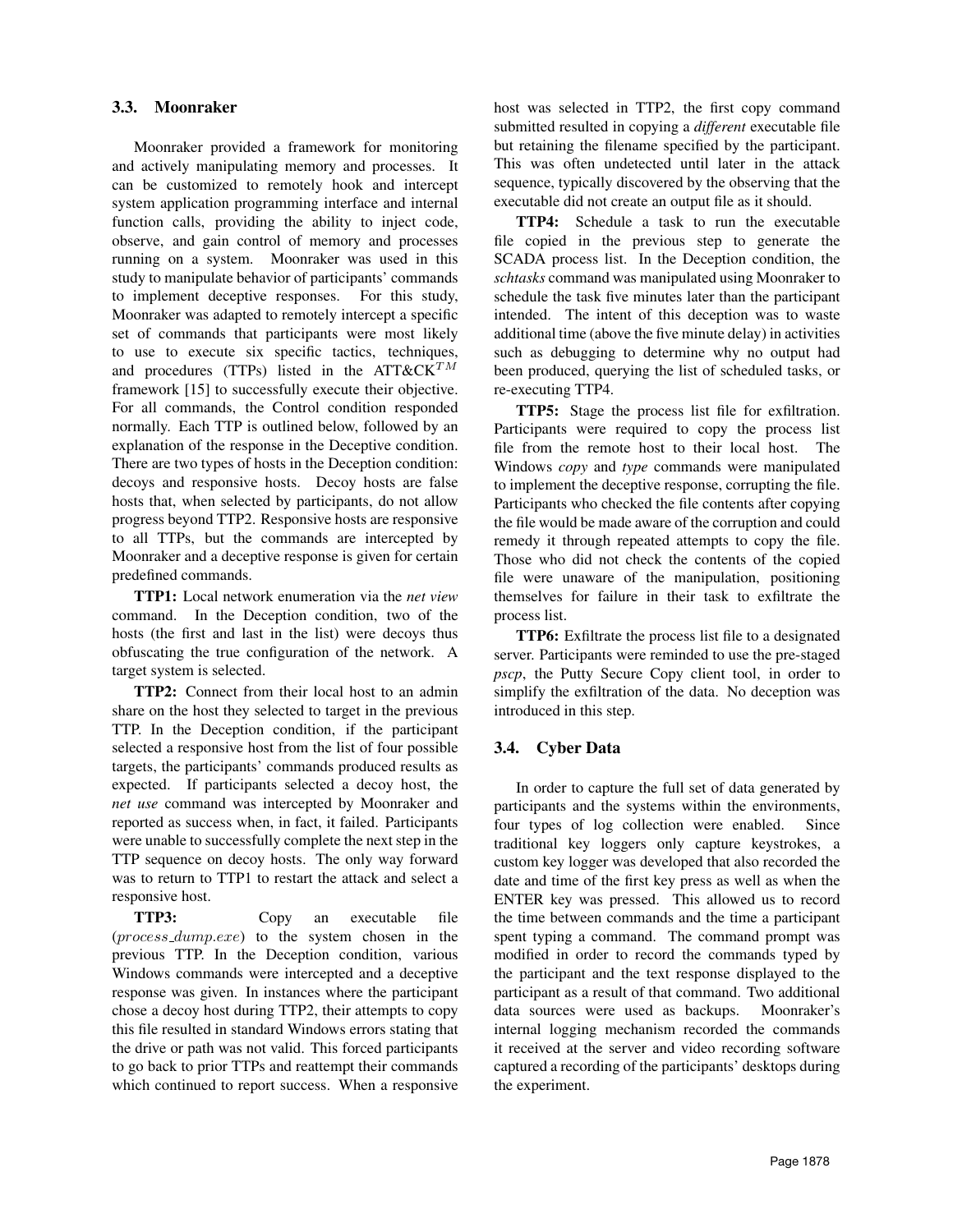Several timestamps were collected to track subject activity. These were used to calculate how long a subject took to complete a command and to start the next command. Each of the task's six TTPs had a list of commands that were defined as commands that could be used to successfully complete that part of the task. These TTP commands were the primary means of gauging subject progress and used during data coding to determine whether the command was successful in completing the specific TTP's task or not. Depending on the command, specific flags or arguments were required for success to be recorded. Additional flags or arguments did not prevent a label of successful if it still performed its noted TTP task. Typographical errors, either in the command itself or any of its required arguments, caused a label of unsuccessful. False success reported to subjects in some deception responses was also labeled as unsuccessful, as the subject had not truly completed the TTP.

Using the TTP commands alongside their noted success or failure, we tracked TTP progression in two ways: overall progress and on a per-host basis. Once a given TTP was successfully completed, the overall progress was updated to note the transition to the next TTP, marking anything past TTP6 completion as *post-success*. As subjects were able to switch targeted hosts, the per-host progress tracked completion of TTPs in a similar way for each given host.

#### 3.5. Individual Measures

Participants completed surveys after training and after the exercise to gather demographic data, personality characteristics, and self-reported reactions to the task. Prior to the exercise, participants were asked to describe their experience in system administration, network defense, red teaming, and their appraisal of the training video. Following the exercise, personality was assessed using the BFI-44 [16] to assess their openness to experience, conscientiousness, extraversion, agreeableness, and neuroticism. This personality assessment has been used in previous studies of defensive deception [4]. A post-exercise survey collected participants' self-reports of thoughts, actions, and emotional reactions during the task on Likert scales.

### 4. Implementation

#### 4.1. Participants

The participants were selected based on a combination of relevant self-identified skills such as red teaming, cyber operations, and systems administration. Advanced adversaries often maliciously utilize legitimate system administration tools as a way of remaining undetected while illicitly accessing systems. The intent of recruiting participants with these experiences was to expand the pool of potential participants to include those who, with cyber red team training, could apply their skills successfully in a cyber context.

Potential participants were required to complete a prescreen test designed to identify those with the baseline technical skills for the hands-on attack exercise component of the study. The prescreen test included questions with answers collected via free-form text which allowed us to assess potential participants' levels of familiarity with commands and their ability to situationally apply concepts that would be necessary to successfully complete the task. Fifty-nine employees of a mid-sized, east coast technical company participated in the experiment.

### 4.2. Procedures

Prior to data collection, the study design was approved by the appropriate Internal Review Board to ensure all necessary human participant protections were in place. Study sessions were conducted classroom-style with one condition per session and five to thirteen randomly-assigned participants and a team of three to four proctors. Upon arrival, the lead proctor reiterated the cover story and introduced the participants to the proctors, each of whom was assigned a subset of participants to assist during the study and administer participant consent.

Study sessions had two main components consistent with the study's cover story: training and a hands-on cyber attack exercise. During the training component, participants watched a 1.5-hour red team training video and were provided with handouts for later reference. After the video, participants completed a post-training survey that included the Big Five personality inventory, questions about their technical background, and questions about the understandability of the training topics (in support of the cover story). During the 2.5-hour hands-on attack exercise, participants were provided with instructions and told to work individually to attack a network. They were given initial access to allow them to focus on post-exploit TTPs. Their primary objective was to find a host that was operating SCADA-related software and exfiltrate a zip archive containing two files: the process list from the host running SCADA software and the specific process name and process ID of all processes on that host that were related to the SCADA control systems.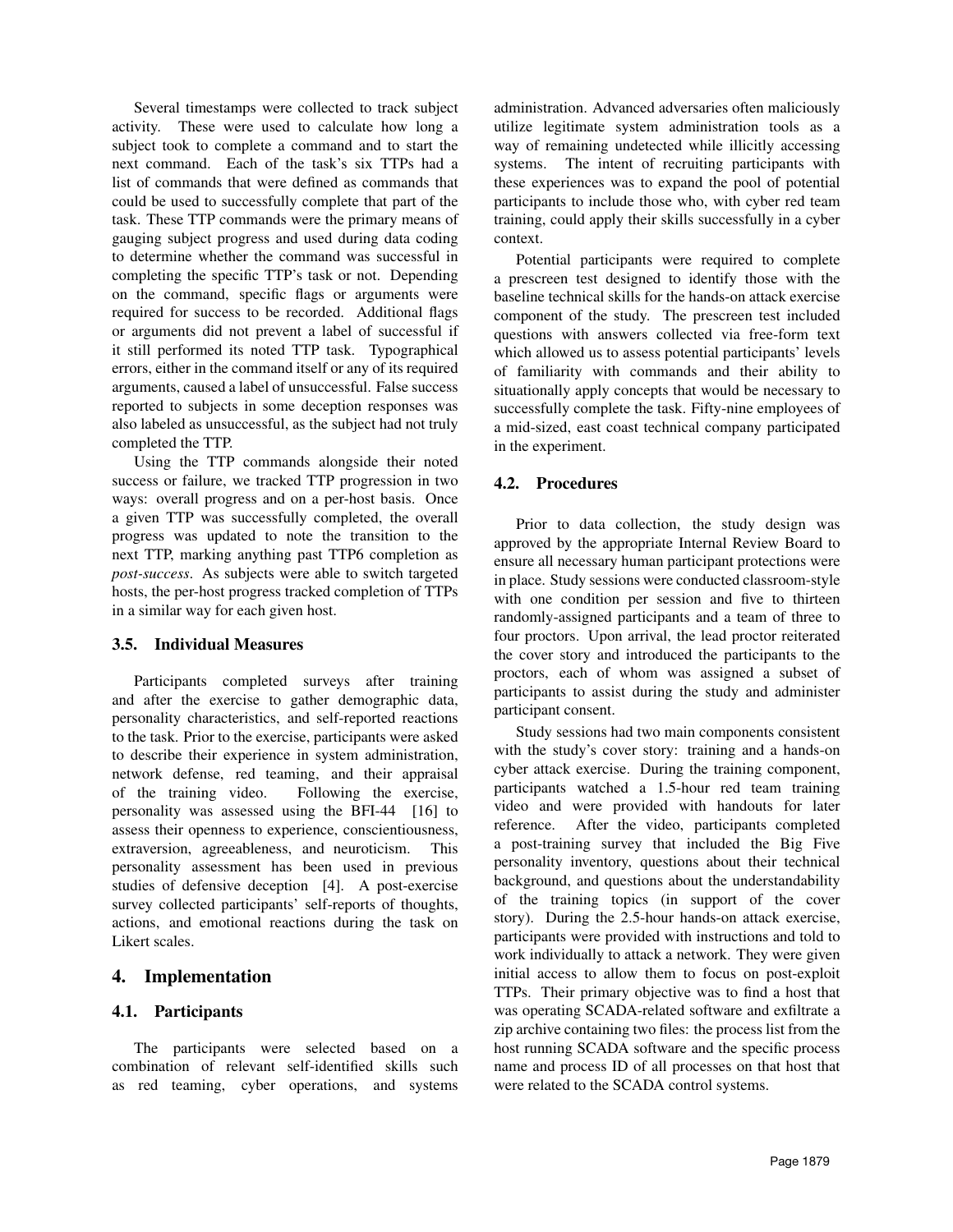Following the exercise, participants completed a post-task survey which contained questions to gauge their thoughts and self-reported actions during the attack, to identify their emotional reactions to the attack, to understand prior professional experiences, and questions designed to further support the cover story. Participants were then debriefed and could leave.

All participants were provided with a small set of pre-staged tools and told there were two specific tools they would need to use: *process\_dump.exe*, which produced the process list from a host as output, and *pscp* for exfiltrating the zip file. Participants were instructed to not use comparable system tools in lieu of the specific pre-staged tools. Participants were told that to achieve their objective, they needed to adopt a red teamer mindset, use the pre-staged tools, and use any other approaches they may have learned from the training portion of the study. The TTPs required for success were detailed in Section 3.3. Participants were instructed to choose any host to attack, and, in the event of failure, they could choose to attack the same host again or a different host within the time allotted.

### 5. Sample Characteristics

Participants were asked to self-report their areas of experience and skill level. The Control condition had 30 participants, while the Deception condition had 29. There were no significant differences between conditions on any of these questions. Of the participants, 73% had no experience with red teaming, 47% had never performed a penetration test, and 34% had no experience in network defense. The average years of experience in each of the previous activities is given in Figure 1 for all participants, followed by the number of participants who reported no experience and the average years of experience for those who listed any experience. While the lack of experience is a limitation of the experimental design, there were no significant correlations found between the experience factors and success on the cyber task. The strongest correlation with experience in network defense accounted for less than 6% ( $r^2 = .058$ ) of the variance in success.

Participants were also asked to complete the BFI-44, a test of the Five Factor Personality model. The participants, when compared to a large normative sample [18], scored higher on Agreeableness and Conscientiousness and lower on Neuroticism. This is consistent with results from another cyber deception experiment using professional red teamers as participants [4]. In both cases, while the scores for the samples were slightly higher they remained within the average range for each scale (Figure 2).

### 6. Results

To test the major hypothesis, that deceptive responses will impede attacker progress, we compared the number of participants in the two conditions who were able to successfully complete the task assigned to determine whether or not the deceptive command line responses impeded progress. The participants were provided the following instruction: "To achieve your objective, you must exfiltrate a zip archive containing two files. The first is the process list from a host that is running SCADA software. The second is a file that you generate from analyzing the process list and identifying the process name and process ID (PID) of all processes on that host that are related to the SCADA control systems. All processes related to SCADA control systems in this exercise will have the word *scada* somewhere in the process name. For example, log\_scada.exe would be a SCADA related process."

Success at this task was determined by examining the submitted zip archive for the requisite files. If the file contained the complete process list or a summary document with the SCADA-related files identified, as described earlier, the task was considered successful. The control condition was significantly more successful than the deception condition as indicated by a  $\chi^2(1) =$ 7.03,  $p = 0.012$  (Figure 3).

Another measure of effectiveness was the proportion of TTP commands that were successful. The control and deception condition were compared on the proportion of TTP commands that were labeled successful. A significant difference was found between the two condition means  $(t(57) = 1.40, p = 0.013;$  Figure 4). Overall, 67% of the TTP commands submitted by the control condition were successful compared to 55% successful for the deception condition. This provides one measure of impeded progress in the attack scenario.

In addition to preventing a successful attack, deception can also impede progress of attackers through the system. To test this, we compared participants in both groups who successfully completed the task on the total number of minutes they took from start to end for the first success. Many participants actually completed the task on multiple hosts. The summary statistics for the conditions are provided in Figure 5. There was a significant difference  $(t(26) = 2.29, p =$ 0.033) between the two conditions. The participants in the Deception condition took on average 106 minutes while the participants in the Control condition took only 76 minutes. While a portion of this time can be accounted for by the additional steps needed for success in the Deception condition, the difference is larger than necessary to accomplish those steps. To account for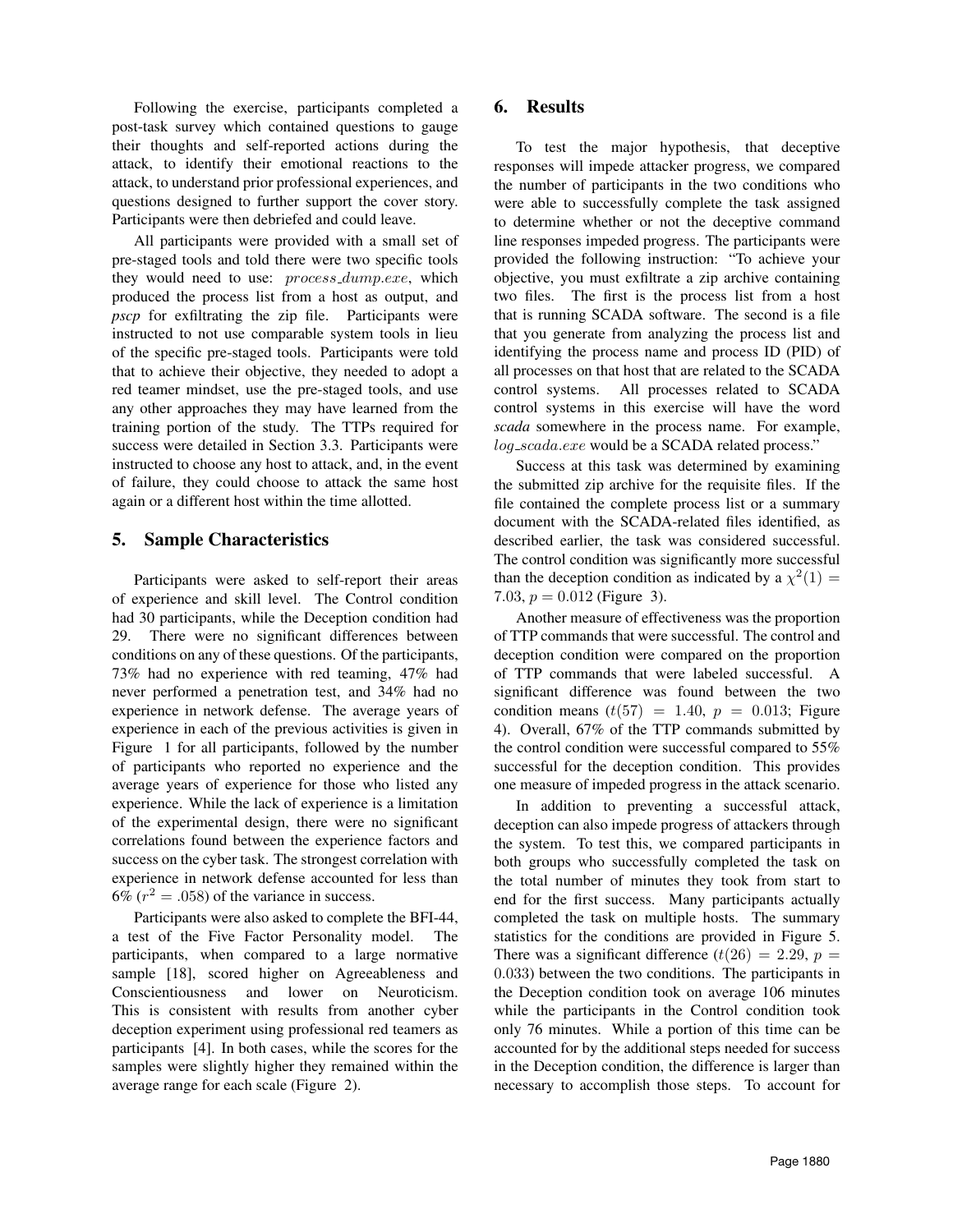| <b>Characteristic</b>                      | Average<br>All | Amt. with $\text{No}$<br><b>Experience</b> | Average<br><b>Experienced</b> | Correlation<br>with Success |
|--------------------------------------------|----------------|--------------------------------------------|-------------------------------|-----------------------------|
| Years of experience in Network Defense     | 5.3            | 20                                         | 8.0                           | $r = 0.24$ (ns)             |
| Years of experience in Red Teaming         | 0.8            | 43                                         | 3.2                           | $r = 0.14$ (ns)             |
| Number of times performed penetration test | 2.3            | 28                                         | 4.4                           | $r = 0.01$ (ns)             |

|                   | Normative Sample<br>Moonraker |       |    |       | Mean<br>Difference |        |                       |           |              |
|-------------------|-------------------------------|-------|----|-------|--------------------|--------|-----------------------|-----------|--------------|
| <b>BFI-44</b>     | Mean                          | SD    | N  | Mean  | <b>SD</b>          | N      | Moonraker<br>- Normed | t - value | Significance |
| Agreeableness     | 72.74                         | 11.68 | 59 | 66.40 | 17.79              | 132515 | 6.34                  | 4.1691    | < 01         |
| Conscientiousness | 75.08                         | 11.68 | 59 | 63.84 | 18.02              | 132515 | 11.24                 | 7.3914    | < 01         |
| Neuroticism       | 34.78                         | 17.55 | 59 | 51.02 | 21.34              | 132515 | $-16.23$              | -7.1076   | < 0.001      |
| <b>Openness</b>   | 74.85                         | 10.17 | 59 | 74.51 | 16.29              | 132515 | 0.34                  | 0.2568    | ns           |
| Extraversion      | 54.22                         | 21.10 | 59 | 54.61 | 22.49              | 132515 | $-0.39$               | 0.1528    | ns           |

Figure 2. Five Factor Personality Scores of Participants

Figure 1. Self-Reported Experience of Participants



20 18 16 Number of Participants  $\bf{14}$  $12$ 10 8 6  $\overline{4}$  $\overline{a}$ 0 yes no Control **Deception** 

Figure 3. Participants performance on exfiltration task



Figure 4. Proportion of successful commands

|               | Control | Deception $\vert$ t value |      | p     |
|---------------|---------|---------------------------|------|-------|
| Minimum       | 20.22   | 64.62                     |      | 0.033 |
| Maximum       | 145.98  | 143.49                    |      |       |
| Mean          | 75.71   | 106.49                    | 2.29 |       |
| <b>St Dev</b> | 37.56   | 30.87                     |      |       |
|               | 19      |                           |      |       |

Figure 5. Time to Task Completion

the five-minute delay included in TTP4 in the deception condition, 5 minutes was subtracted from the time to complete TTP4 for each participant in the deceptive condition before calculating total time. The fastest time for the Deception participants was 64 minutes, more than three times the mean for Control participants.

As you can see in Figure 6, almost a third (9) of the Control participants completed the task faster than any of the Deception participants. The quickest completion rate for those who successfully completed the exfiltration for TTP6 the first time was 20 minutes for Control and 64 minutes for Deception. This provides additional evidence that the deceptive responses significantly impeded progress as measured by time necessary to attack the system. An additional seven of the participants in the Deception condition succeeded on TTP6, the last step, but did not do the additional steps necessary to successfully complete the task. This indicates they may have believed they actually succeeded when in fact they did not. Not only did the deceptive responses significantly impede progress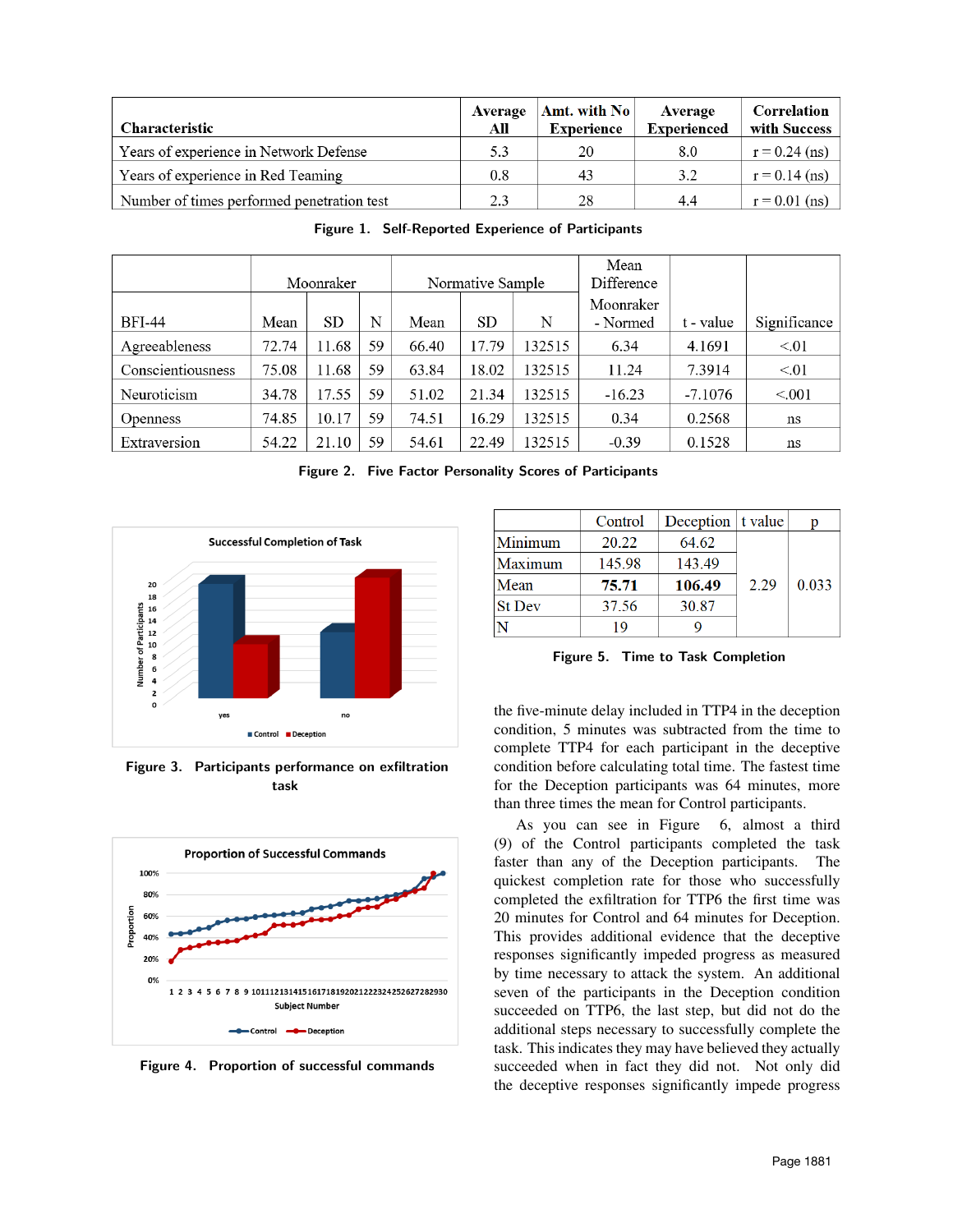

Figure 6. Total Time to Complete TTPs 1-6



Figure 7. Time wasted on decoys

as measured by the time necessary to be successful but also provided a false sense of success for those in the Deception condition. Slowing progress of the attackers and instilling a false sense of success provide a significant defensive advantage.

For participants in the Deception condition, the total amount of time spent attempting TTP2 on decoys vs responsive hosts was calculated (See Figure 7). From the participants perspective, when the target selected is a decoy, TTP2 reports a deceptive success and TTP3 provides a failure message. This reflects the average amount of time continuing to attempt to progress on a decoy compared to the average amount of time to complete TTP2 on a Responsive Host. Participants spent significantly more time, 3.5 times the number of minutes, on decoys than on responsive hosts (paired samples  $t(58) = 4.45$ ,  $p = .00007$ . This supports previous research that demonstrated participants tend to expend more resources on decoys [14]. We noted that overall 97% of participants started by targeting either the first or last IP numerically (which were decoys in the Deception condition); 43% progressed through the IPs in numeric order, starting either at the first or the last.

After completion of the cyber task, participants were



Figure 8. Reported Confusion.



Figure 9. Reported Surprise

asked to rate their feelings of frustration, confusion, doubt, and surprise related to their experience of the task. While there was no significant difference found between conditions on feelings of frustration or doubt, significant differences were noted between the control and the deception condition on the amount of confusion felt due to the task  $(\chi^2(3) = 9.45, p = 0.024)$  and whether or not participants were surprised by the task  $(\chi^2(1) = 9.03, p = 0.003)$ . (Figures 8 and 9, respectively)

After the exercise, participants were asked if they thought the system had tried to deceive them. There was a significant difference in the answers between the deception and control condition  $(\chi^2(1) = 7.28,$  $p = 0.007$ . Interestingly, less than half (41%) of those in the deceptive condition thought that deception was involved (Figure 10). This might reflect the operation of an innate cognitive bias, in which, confirmation bias influenced the attacker's perception that the network's representation was accurate and that their commands executed as expected, even after being presented with an alternative hypothesis in the form of the question asked. Previous researchers have discussed a similar effect in decision-making biases in the cyber domain [17] as well as how understanding these biases can aid in cyber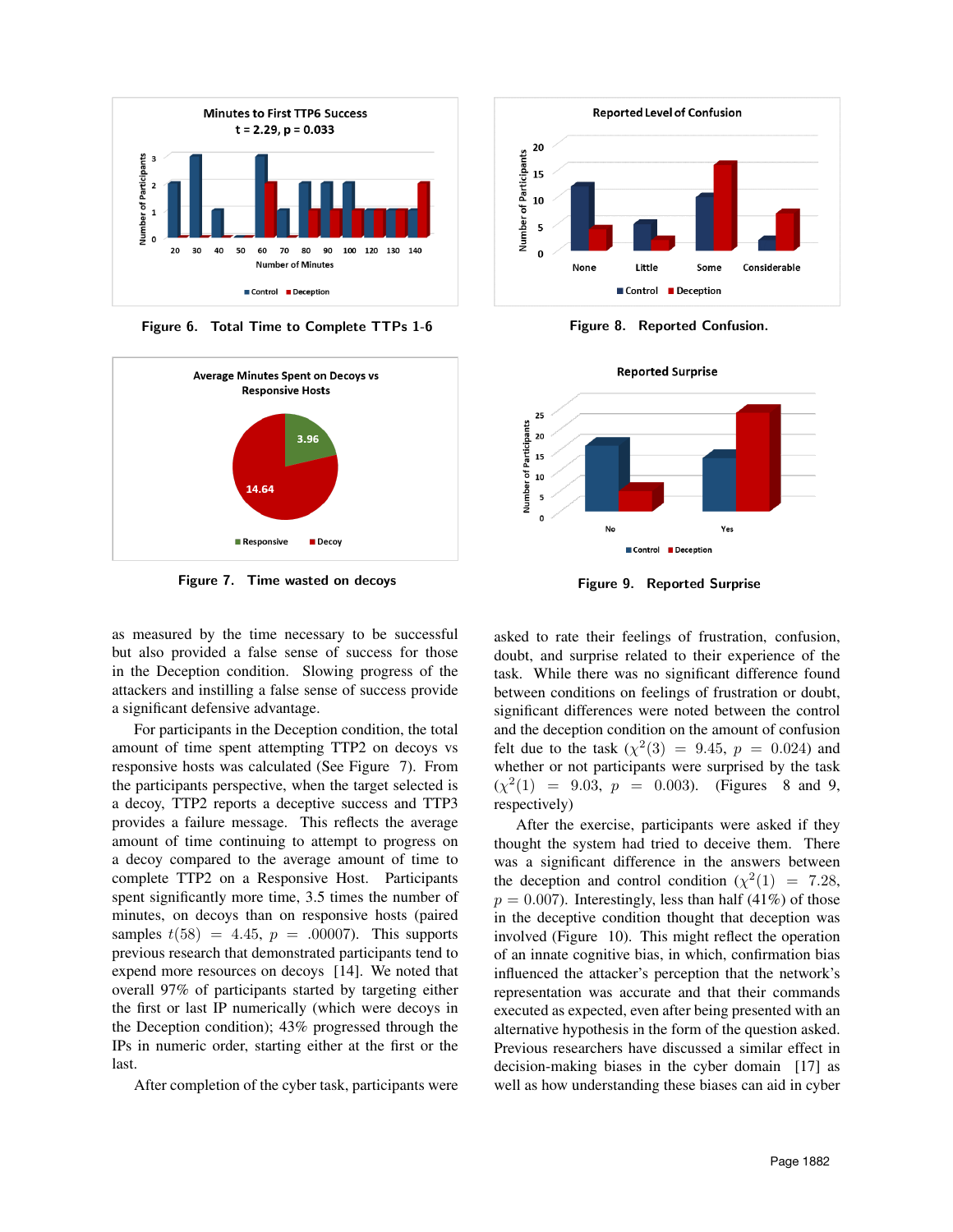

Figure 10. System attempt to deceive

defense [18].

To examine the extent to which our participants–computer specialists given minimal red team training–might resemble the broader population of interest, we examined the performance of the participants in the control condition. This condition did not encounter any deception and, therefore, their performance provides an estimate of the success rate for individuals who were not considered red teamers. Only 63% of the control condition was able to successfully complete the task after the training. Thus, it appears that individuals without specific experience related to the task at hand are not ideal participants for testing of cyber defensive deception because the success rates will be lowered due to lack of experience rather than the experimental treatment.

Given this difficulty with the task attributed to inexperience, we must question if some of the differences found were not attributed to deception but rather to inexperience. However, participants of differing skill levels were equally distributed between the conditions and the relation between experience and successful completion of the task was tested and found to be non-significant for all conditions as indicated in Figure 1. Therefore, it is likely that the effects noted are correctly attributed to deception.

It has previously been assumed that red teamers are a valid representation of adversaries [19]. However, the lack of availability and the expense of hiring them makes it difficult to use them for participants. As such, we used computer professionals and gave them red team training so that they could stand in for professional red teamers on a simple task. In the process, we discovered that individuals without specific experience related to the task at hand are not appropriate participants for testing of cyber defensive deception because the success rates will be lowered due to lack of experience rather than the experimental treatment. Given the reduction in success rates due to inexperience noted earlier, we concluded

that to adequately test host or network defenses requires participants that have expert knowledge and experience with penetration testing. We consider this knowledge as a valuable lesson that can benefit future studies.

## 7. Discussion

### 7.1. Limitations

There were some limitations to the study design. Internal validity was limited by the deceptive methodology used which only provided deceptive responses to a limited number of predetermined commands. Participants could bypass deception by using commands that performed similar functions but were not on the bypass list. We mitigated this possibility by constraining the participants' command and program usage through detailed instructions and technical solutions. However this effects the external validity by artificially influencing the attack behavior.

External validity was limited due to the population from which the participants were drawn. While the ideal participant pool would have been individuals whose skills and experience more closely resembled cyber adversaries, it was decided to employ computer specialists who did not necessarily have such experience to give us a large enough pool of participants. However, even with these limitations, the results indicated that deception significantly degraded participants' performance.

Construct validity in any timing analysis was a concern due to the extra time forced by the responsive hosts in the deceptive condition. We addressed this by adjusting the data to account for the delay imposed in the deception condition. Results supported the hypothesis that in addition to impeding attack, deceptive responses can cause a critical delay (allowing time for cyber defenders to mitigate the threat).

#### 7.2. Conclusions

To summarize, deception reduced participants' ability to attack a network and significantly slowed the progress of those who were able to attack it. Even given the difficulty that some participants in the control condition had in completing the task, the control condition performed significantly better than the deception condition in accomplishing the exfiltration objective. Host-based deception effectively impeded progress, prevented task completion and induced increased confusion and surprise in those attempting to exfiltrate targeted information. Slowing the progress of attackers and instilling a false sense of success provided a significant defensive advantage. As one participant in